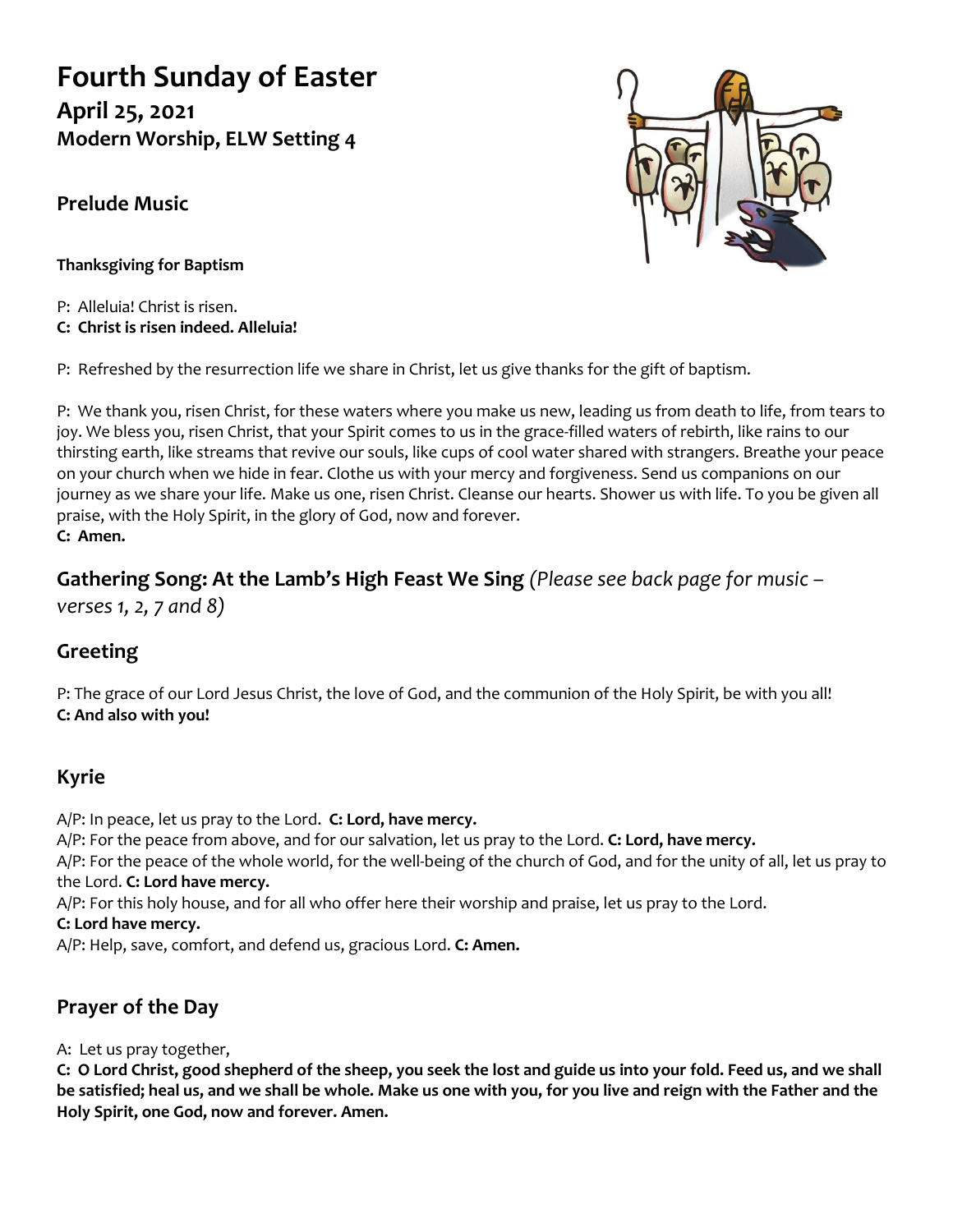# **First Reading: 1 John 3:16-24**

*Jesus' death on our behalf is the clearest demonstration of divine love. This is the very love we share with others, not just through our words but especially through our deeds. In sharing such love we fulfill God's commandments.*

16We know love by this, that Jesus Christ laid down his life for us—and we ought to lay down our lives for one another. 17How does God's love abide in anyone who has the world's goods and sees a brother or sister in need and yet refuses help? 18Little children, let us love, not in word or speech, but in truth and action. 19And by this we will know that we are from the truth and will reassure our hearts before him 20whenever our hearts condemn us; for God is greater than our hearts, and he knows everything. 21Beloved, if our hearts do not condemn us, we have boldness before God; 22and we receive from him whatever we ask, because we obey his commandments and do what pleases him. 23And this is his commandment, that we should believe in the name of his Son Jesus Christ and love one another, just as he has commanded us. 24All who obey his commandments abide in him, and he abides in them. And by this we know that he abides in us, by the Spirit that he has given us.

L: The Word of the Lord

**C: Thanks be to God**

#### **Psalm: Psalm 23**

1The Lord is my shepherd; I shall not be in want. **2The Lord makes me lie down in green pastures and leads me beside still waters.**

3You restore my soul, O Lord, and guide me along right pathways for your name's sake. **4Though I walk through the valley of the shadow of death, I shall fear no evil; for you are with me; your rod and your staff, they comfort me.**

5You prepare a table before me in the presence | of my enemies; you anoint my head with oil, and my cup is running over.

**6Surely goodness and mercy shall follow me all the days of my life, and I will dwell in the house of the Lord forever.**

#### **Gospel Acclamation:**

Alleluia. Lord, to whom shall we go? You have the words of eternal life. Alleluia.

#### **Gospel: John 10:11-18**

In language that recalls the twenty-third psalm, Jesus describes himself as the shepherd who cares for his sheep. He is *willing to die for them, and he is able to overcome death for them.*

#### P: A reading from… **C: Glory to You, O Lord.**

Jesus said: 11"I am the good shepherd. The good shepherd lays down his life for the sheep. 12The hired hand, who is not the shepherd and does not own the sheep, sees the wolf coming and leaves the sheep and runs away—and the wolf snatches them and scatters them. 13The hired hand runs away because a hired hand does not care for the sheep. 14I am the good shepherd. I know my own and my own know me, 15just as the Father knows me and I know the Father. And I lay down my life for the sheep. 16I have other sheep that do not belong to this fold. I must bring them also, and they will listen to my voice. So there will be one flock, one shepherd. 17For this reason the Father loves me, because I lay down my life in order to take it up again. 18No one takes it from me, but I lay it down of my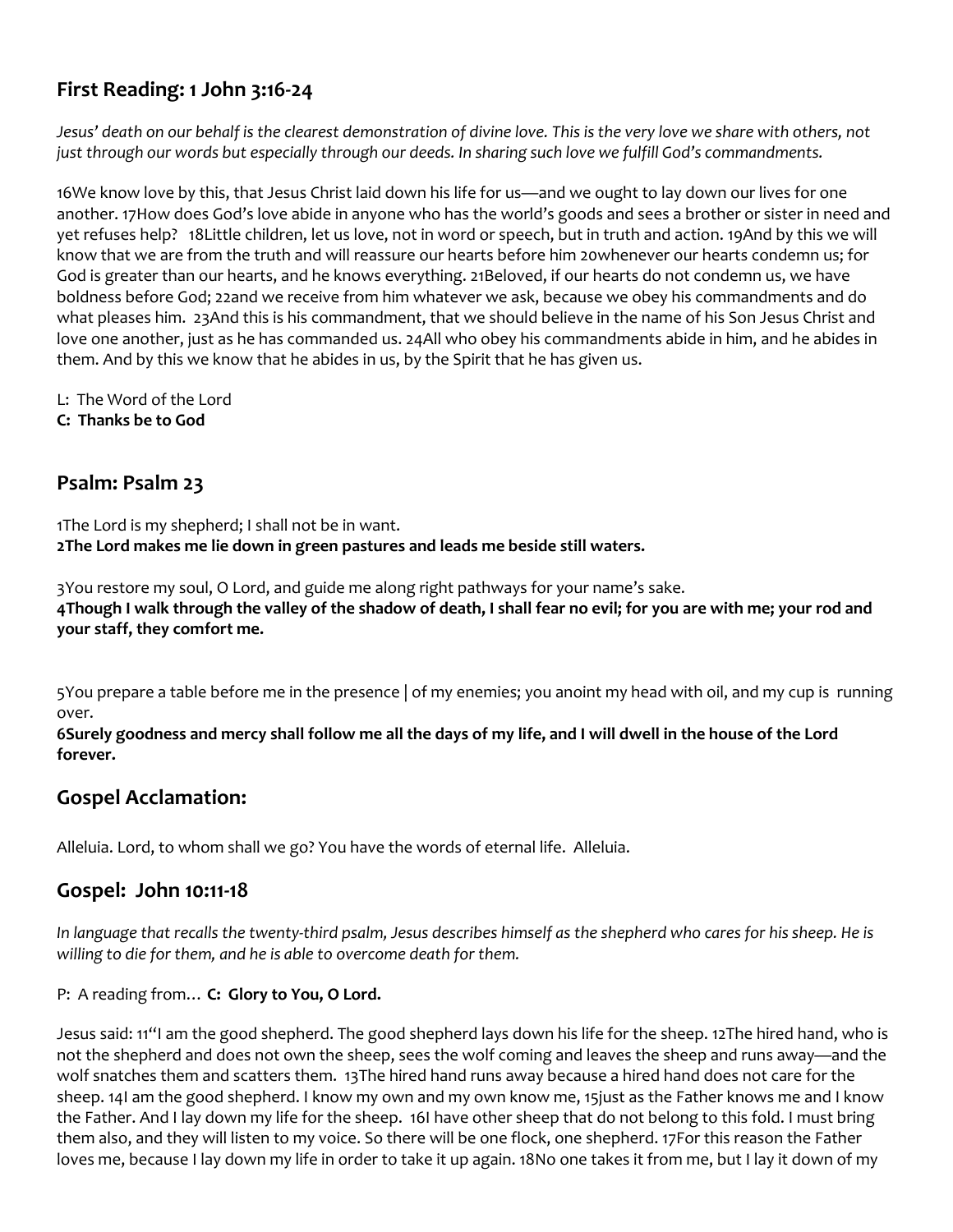own accord. I have power to lay it down, and I have power to take it up again. I have received this command from my Father."

P: The Gospel of the Lord.

**C: Praise to you, O Christ.**

### **Sermon – Pastor Paul**

# **Song of the Day: Shepherd Me, O God** *(please see back page for music)*

## **Apostles Creed**

**I believe in God, the Father almighty, creator of Heaven and earth.** 

**I believe in Jesus Christ, God's only Son, our Lord, who was conceived by the Holy Spirit, born of the virgin Mary, suffered under Pontius Pilate, was crucified, died, and was buried; he descended to the dead. On the third day he rose again; he ascended into heaven, he is seated at the right hand of the Father, and he will come to judge the living and the dead.**

**I believe in the Holy Spirit, the holy catholic church, the communion of saints, the forgiveness of sins, the resurrection of the body, and the life everlasting. Amen.**

### **Prayers of the Church / Sign of the Peace**

#### **Words of Institution**

#### **Lord's Prayer**

**Our Father, who art in heaven, hallowed be thy name, thy kingdom come, thy will be done, on earth as it is in heaven. Give us this day our daily bread; and forgive us our trespasses, as we forgive those who trespass against us; and lead us not into temptation, but deliver us from evil. For thine is the kingdom, and the power, and the glory, forever and ever. Amen.**

#### **Communion**

# **Communion Song: Taste and See Let Us Break Bread Together – ELW #471**

#### **Final Blessing**

P: May our glorious God grant you a spirit of wisdom to know and to love the risen Lord Jesus. The God of life, Father,  $\pm$  Son, and Holy Spirit, bless you now and forever. **Amen.**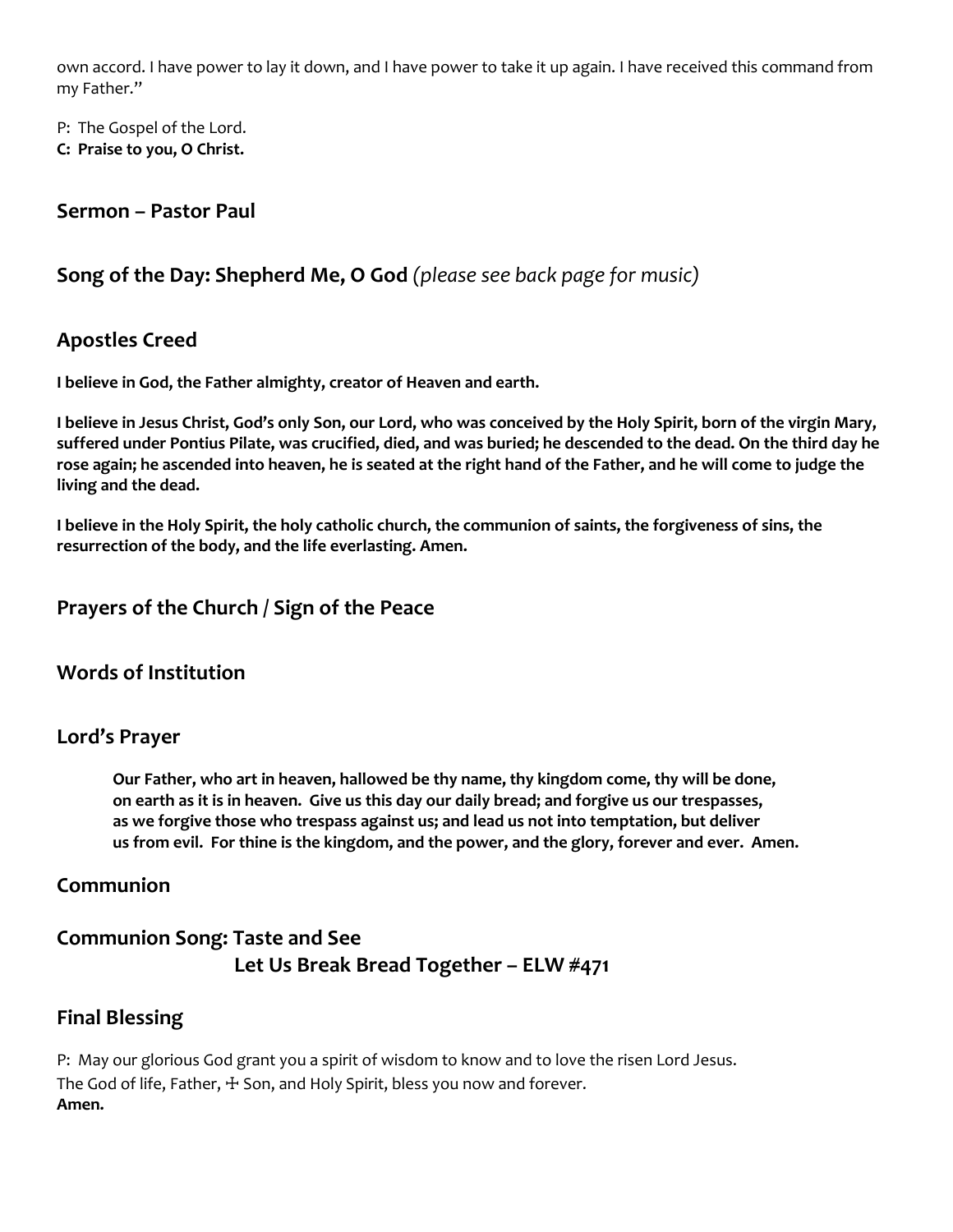## **Dismissal**

A: Alleluia! Christ is risen. **C: Christ is risen indeed. Alleluia!** A: Go in peace. Share the good news. Alleluia! **C: Thanks be to God. Alleluia!**

# **Sending Song: Hear the Call of the Kingdom**

Hear the call of the kingdom, lift your eyes to the King; Let His song rise within you as a fragrant offering of how God, rich in mercy, came in Christ to redeem all who trust in His unfailing grace.

Hear the call of the kingdom, to be children of light with the mercy of heaven the humility of Christ; Walking justly before Him, loving all that is right, that the life of Christ may shine through us.

King of heaven, we will answer the call. We will follow, bringing hope to the world, filled with passion, filled with power to proclaim salvation in Jesus' name.

Hear the call of the kingdom, to reach out to the lost with the Father's compassion in the wonder of the cross, bringing peace and forgiveness, and a hope yet to come: let the nations put their trust in Him.

King of heaven, we will answer the call. We will follow, bringing hope to the world, filled with passion, filled with power to proclaim salvation in Jesus' name,

King of heaven, we will answer the call. We will follow, bringing hope to the world, filled with passion, filled with power to proclaim salvation in Jesus' name, salvation in Jesus' name, salvation in Jesus' name.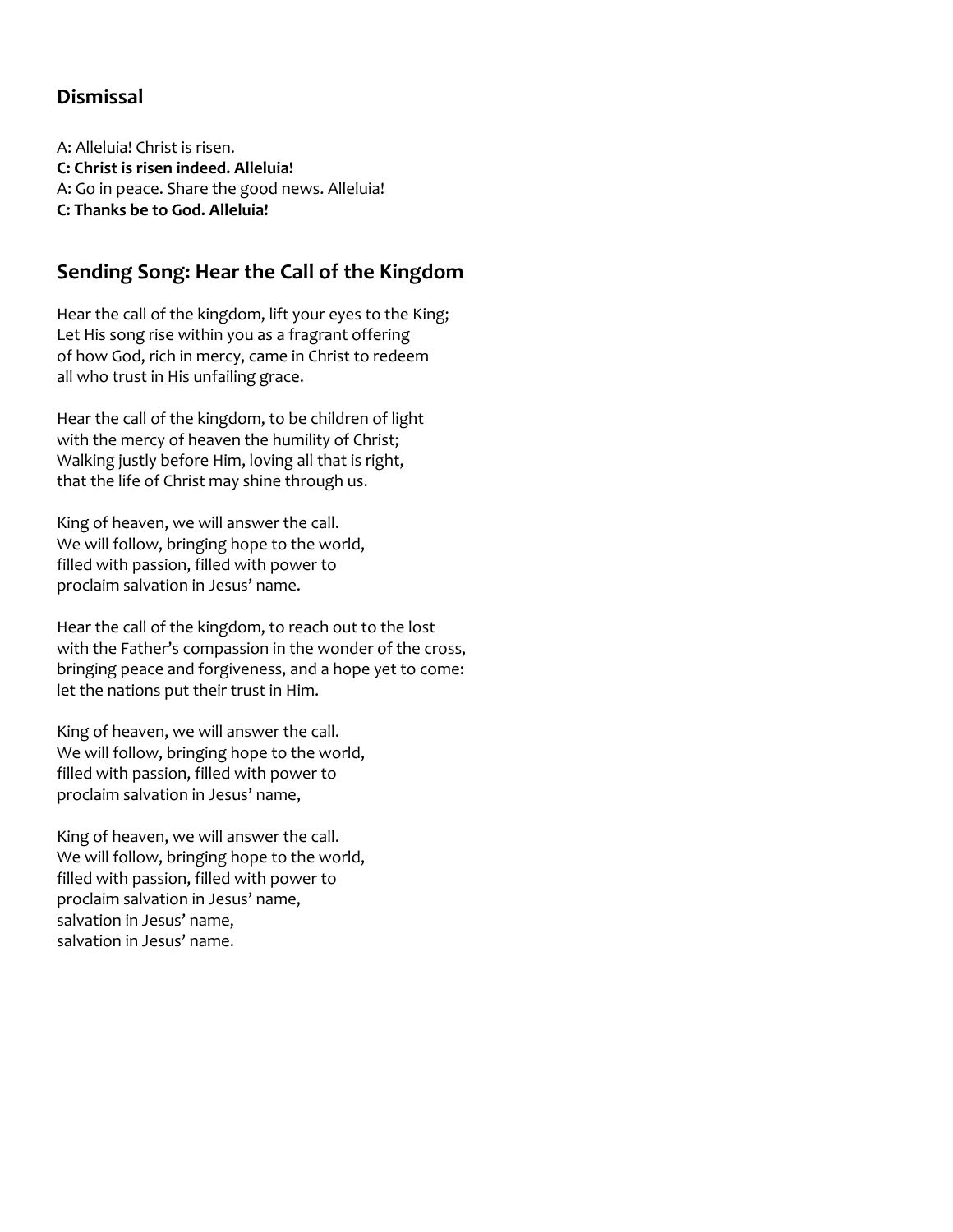

- Mighty victim from the sky, 5 hell's fierce pow'rs beneath you lie; you have conquered in the fight, you have brought us life and light. Alleluia!
- 6 Now no more can death appall, now no more the grave enthrall; you have opened paradise, and your saints in you shall rise. Alleluia!
- Easter triumph, Easter joy,  $\tau$ this alone can sin destroy! From sin's pow'r, Lord, set us free, newborn souls in you to be. Alleluia!
- 8 Father, who the crown shall give, Savior, by whose death we live, Spirit, guide through all our days: Three in One, your name we praise. Alleluia!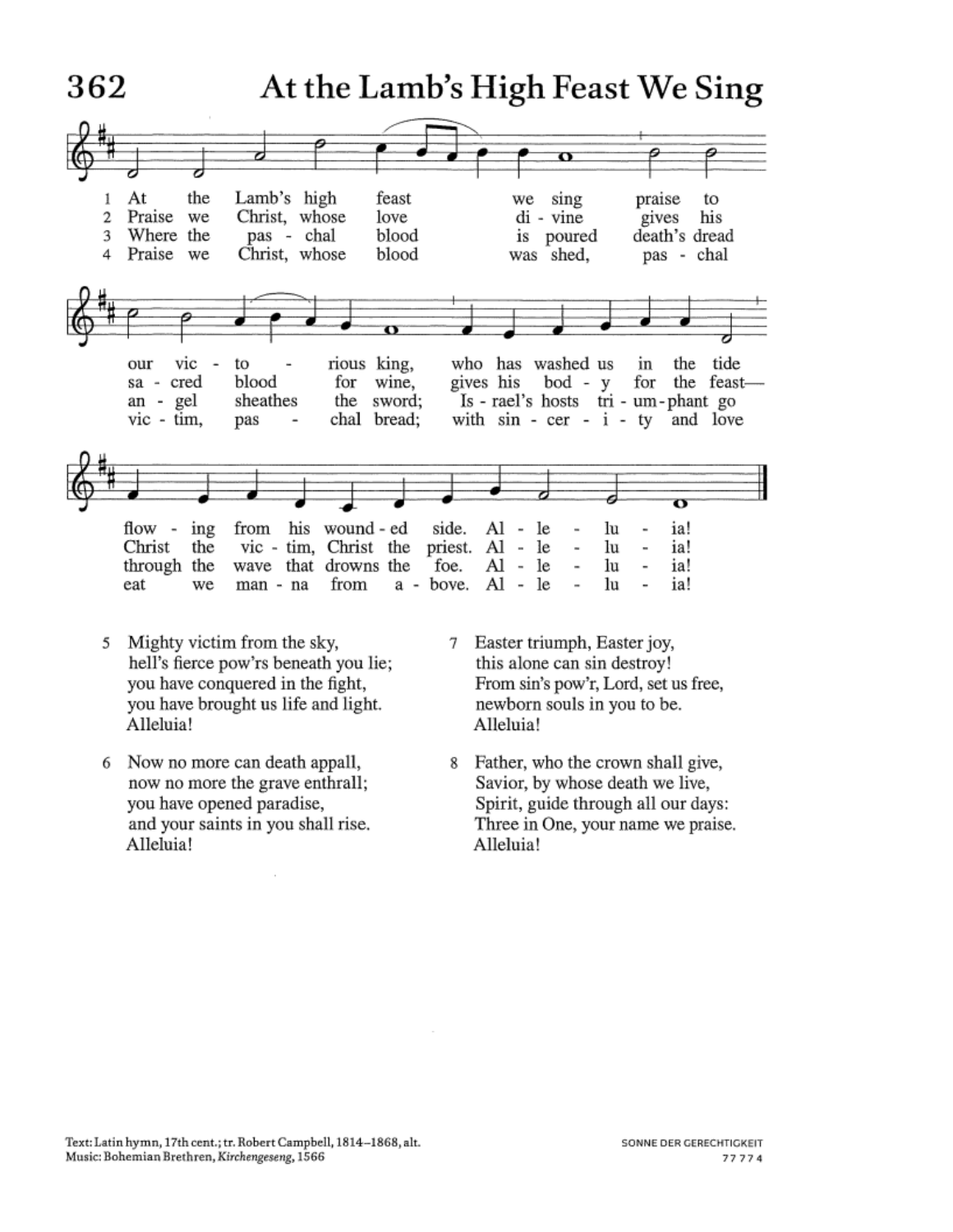

Text: Marty Haugen, b. 1950, based on Psalm 23 Music: Marty Haugen Text and music  $O$  1986 GIA Publications, Inc.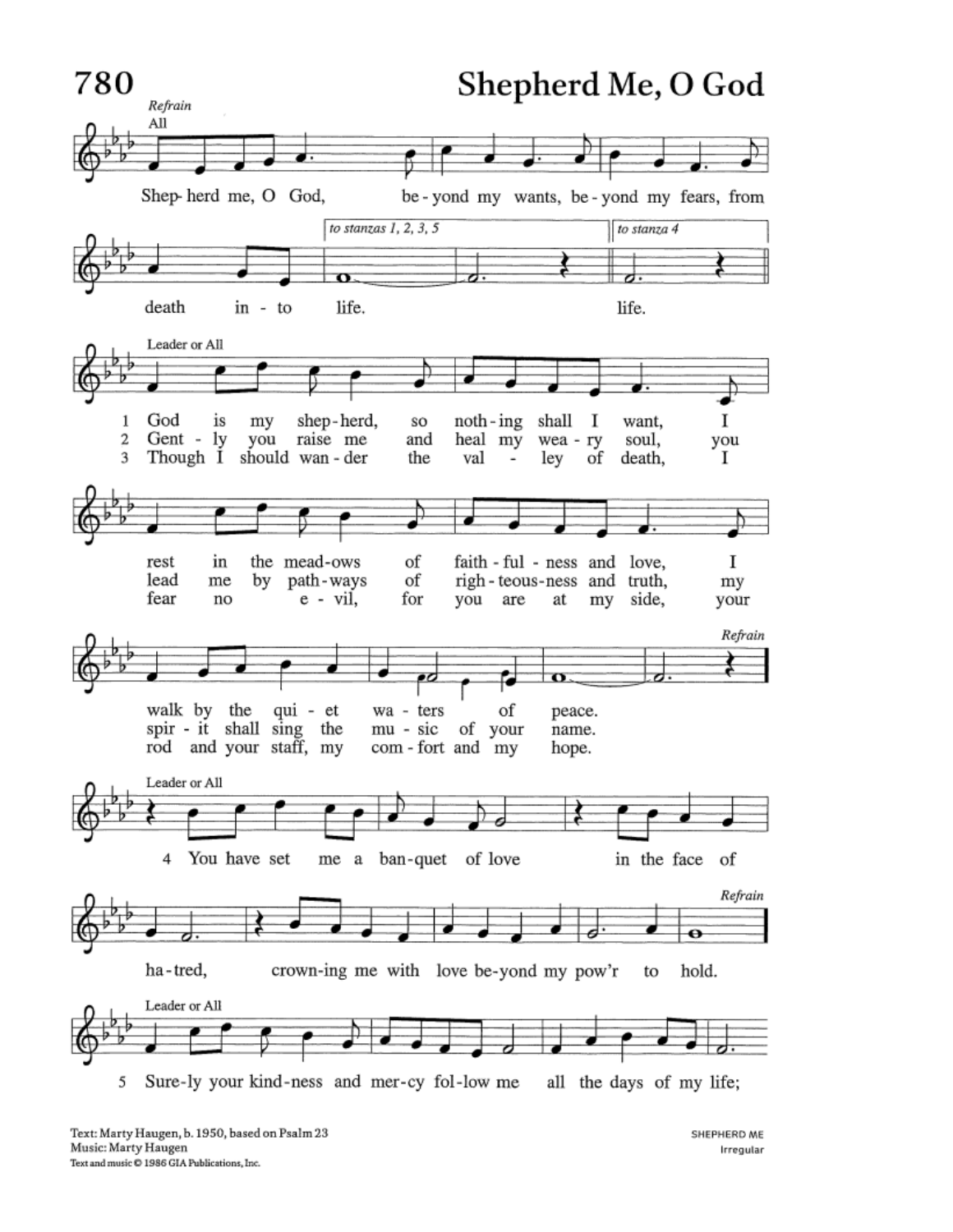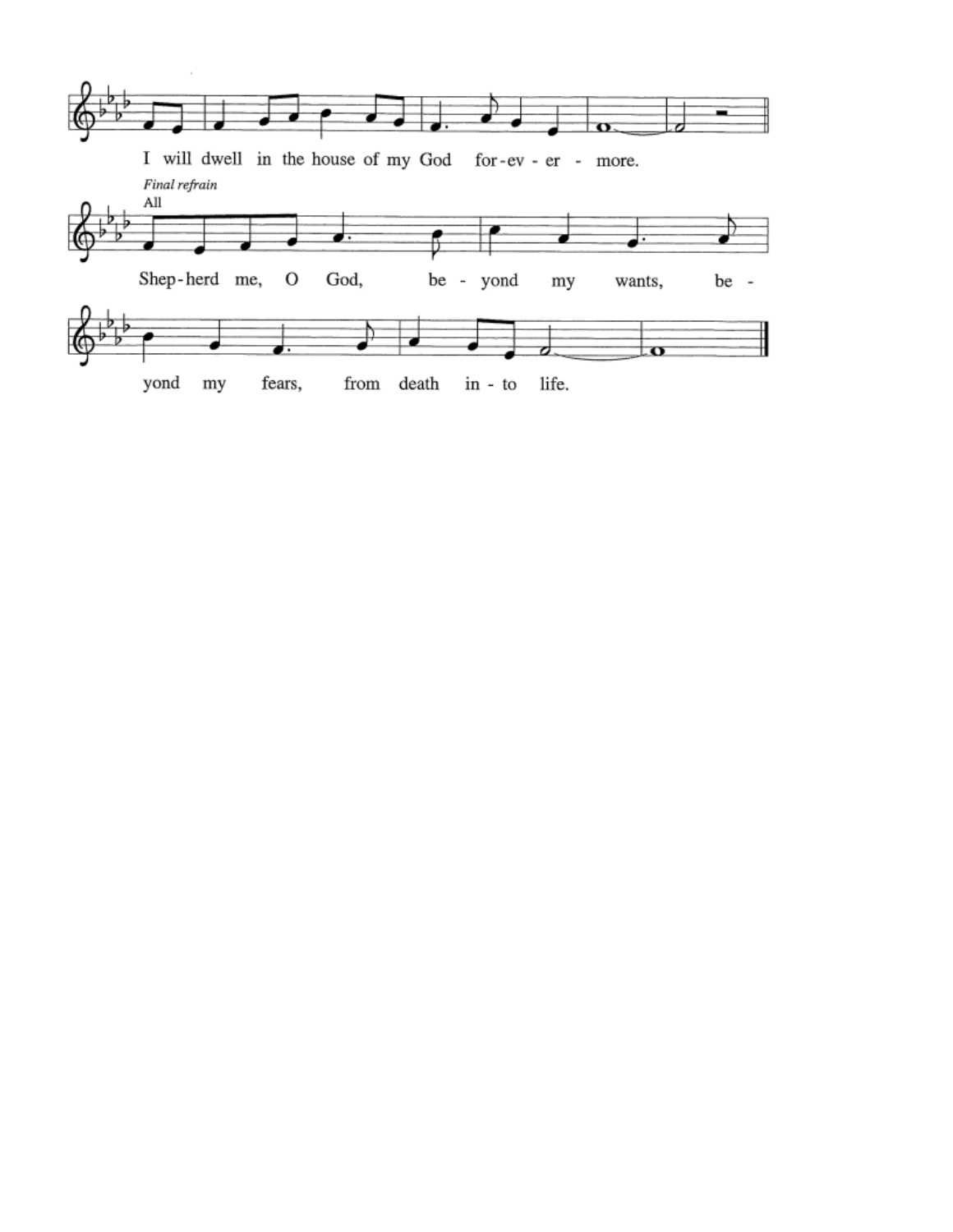

1050 Peninsula Drive Traverse City, MI 49686 (231) 947-9880 www.bethlehemtc.org

# April 25, 2021

Altar Flowers have returned! Please consider signing up for Altar Flowers for a Sunday service. You may use the sign-up poster in the Narthex by signing on the date you request. Then fill out a pink slip with the necessary information and place it and a check for \$40 (payable to Bethlehem Lutheran Church or BLC) in the Administration Assistant's mailbox near the church office entrance. You may select either "in honor" or "in memory" or "to celebrate". If someone has already signed on the date you would like, feel free to add your name - we welcome more than one on a Sunday.

Today's altar flowers are donated by: by the Congregation in thanks for all of God's blessings.

"Zoom Bible Study" gathering via Zoom is on a break right now. Our next study will start on April 21st and will be on Paul's letter to the Philippians from Augsburg Fortress. Besides the thought-provoking discussions, we also have great conversation and fellowship. Please contact Pr. Paul if you are interested in joining.

The BLC book club continues to meet the 4th Tuesday of the month at 5:30 pm via ZOOM. On Apr 27 we will discuss the book "My Name is Lucy Barton" by Elizabeth Strout. If you would like to participate and are not already on the email list, just send your email address to cmonroe@chartermi.net.

Summer is just around the corner and here at Bethlehem we're planning a new exciting VBS Adventure not only for your kids...but for the entire family! Are you looking for a safe, friendly and fun environment that you can all enjoy together? Then sign up today for Great Bible Reef One Day VBS! This outdoor fun-filled vacation bible school is for the young and the young at heart for one day only on Sunday, June 27th 2PM - 5:45PM.

Registration is going on now until the June 13th deadline! For more information or to register for VBS, go to myvbs.org/blcvbs2021 or reach out to Annie Slabaugh at annie.slabaugh@bethlehemtc.org or 231.947.9880 extension 16!